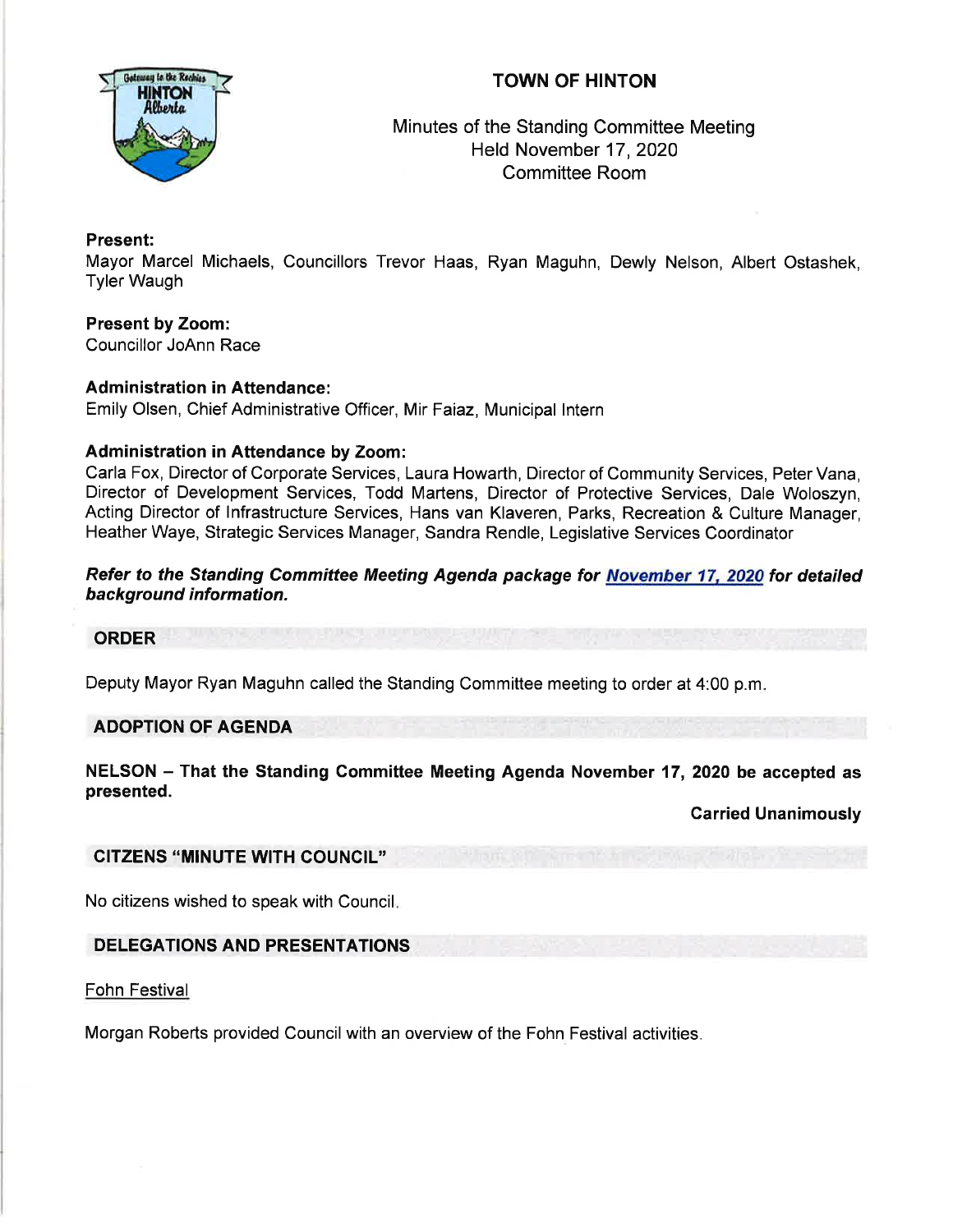Town of Hinton Standing Committee Meeting Minutes- November 17, 2020 Page l2

Canada's Oil & Natural Gas Producers Update

Kelly McTaggart, Advisor - Community Engagement, Canada's Oil & Natural Gas Producers, provided Council with an update. The presentation is part of the November 17, 2020 agenda package.

Councillor Nelson left the room at  $4:43$  p.m. and returned to the meeting at  $4:44$  p.m.

#### Hinton Municipal Library Board

Hans Smit, Chair of the Hinton Municipal Library Board, provided Council with an update on the Hinton Municipal Library. The presentation material can be found in the November 17 ,2020 agenda package.

#### ACTION ITEMS

#### 1. Land Use Bylaw Amendment #1088-16

OSTASHEK - That Committee recommend Gouncil to give Land Use Bylaw #1088-16 First Reading on December 1, 2020 as presented and that Committee recommend Council to schedule a Public Hearing on January 5, 2021 at 4:00 p.m. in the Gouncil Chambers to hear public comments on Bylaw #1088-16.

Garried Unanimously

#### 2. Water Treatment Plant

Michaels - That Gommittee accept the Water Treatment Plant Status Update report for information.

Carried Unanimously

#### 3. Proposed Disc Golf Course Operating Agreement

MICHAELS - That Committee recommend Council approve the Disc Golf Course Operating Agreement between the Hinton Disc Golf Association and the Town of Hinton as proposed; and That the Town's financial contribution to the Agreement be funded from a taxation increase to offset the Town's increased operational and transfer to reserve commitments.

MICHAELS - Motion to Withdraw the original motion

Garried 4-3 For: Maguhn, Michaels, Nelson, Race Against: Ostashek, Waugh, Haas

MICHAELS - That Gommittee recommend Gouncil bring forward the Disc Golf Gourse Operating Agreement between the Hinton Disc Golf Association and the Town of Hinton at the December 1,2020 Regular Gouncil meeting for decision.

> Carried 5-2 For: Waugh, Maguhn, Michaels, Nelson, Race Against: Ostashek, Haas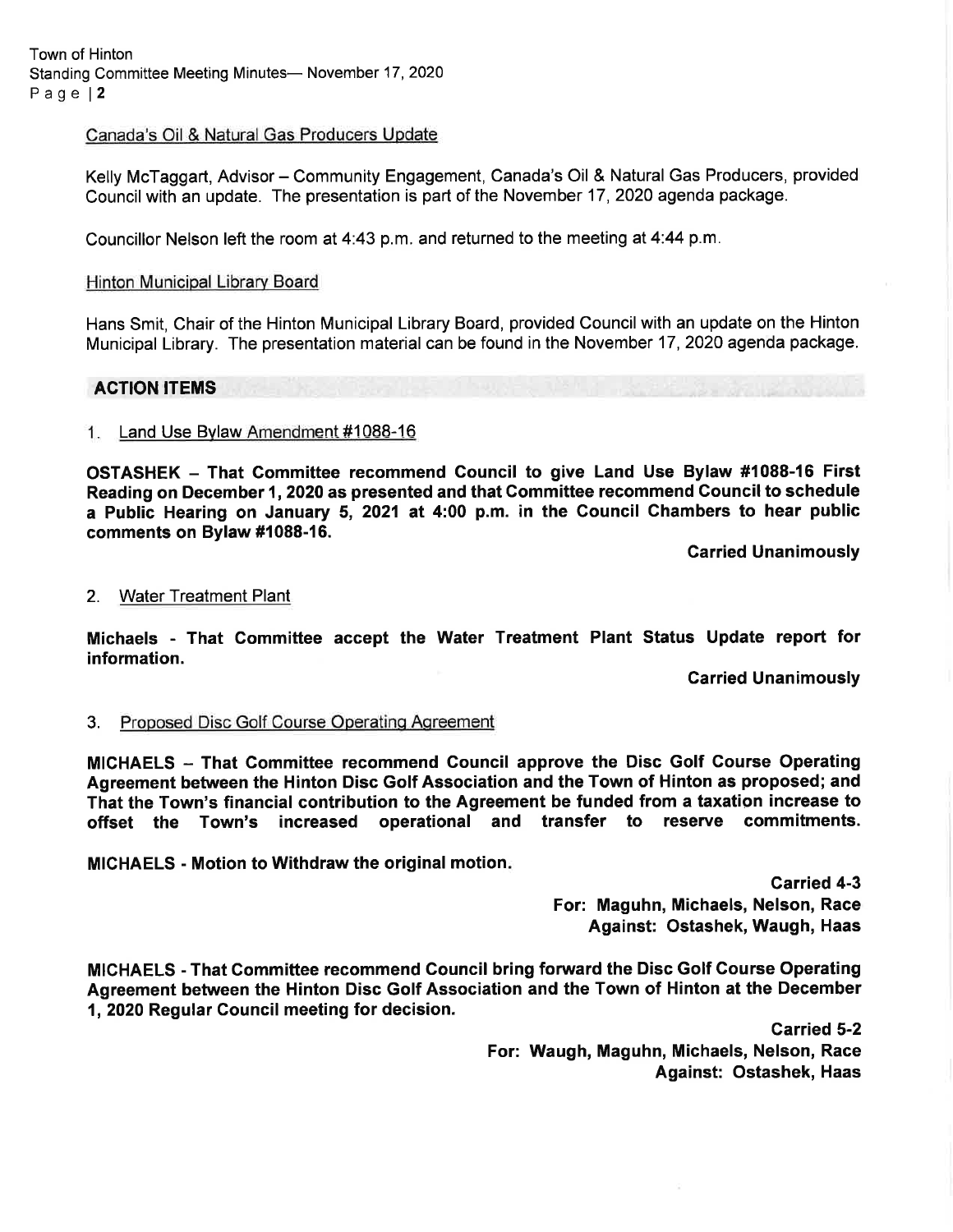### 4. Land Management Framework Supplemental Report

### NELSON - That Council accept the Land Management Framework as information.

Carried Unanimously

#### DISCUSSION ITEMS

NELSON - Direct Administration to circulate draft minutes to Council no later than three business days following a council meeting or special meeting until the Procedural Bylaw is updated and approved.

Carried Unanimously

NELSON - That the agenda include Council reporting at all regular and standing committee meetings.

Carried Unanimously

OSTASHEK - That the agenda include urgent matters from the council at all regular council and standing committee meetings.

Garried Unanimously

NELSON - Direct Administration to bring remuneration policy #052 to council for amendment whereas all members of Council including the mayor see a reduction in monthly honorarium of \$200.

> Defeated 2-5 For: Nelson, Maguhn Against: Haas, Waugh, Michaels, Ostashek, Race

NELSON - Seek consensus that the Mayor chairs all council meetings and special meetings unless absent.

> Defeated 1-6 For: Nelson Against: Haas, Waugh, Maguhn, Michaels, Ostashek, Race

NELSON - Direct Administration to bring an updated Elections Bylaw reflecting best practices and local context which includes a minimum deposit.

Carried Unanimously

### ADDITIONAL INFORMATION

- 1. Urgent Matters from Council
- 2. Chief Administrative Officer Status Report
- 3. Legislative Services Update
- 4. Executive Assistant Logistics lnformation